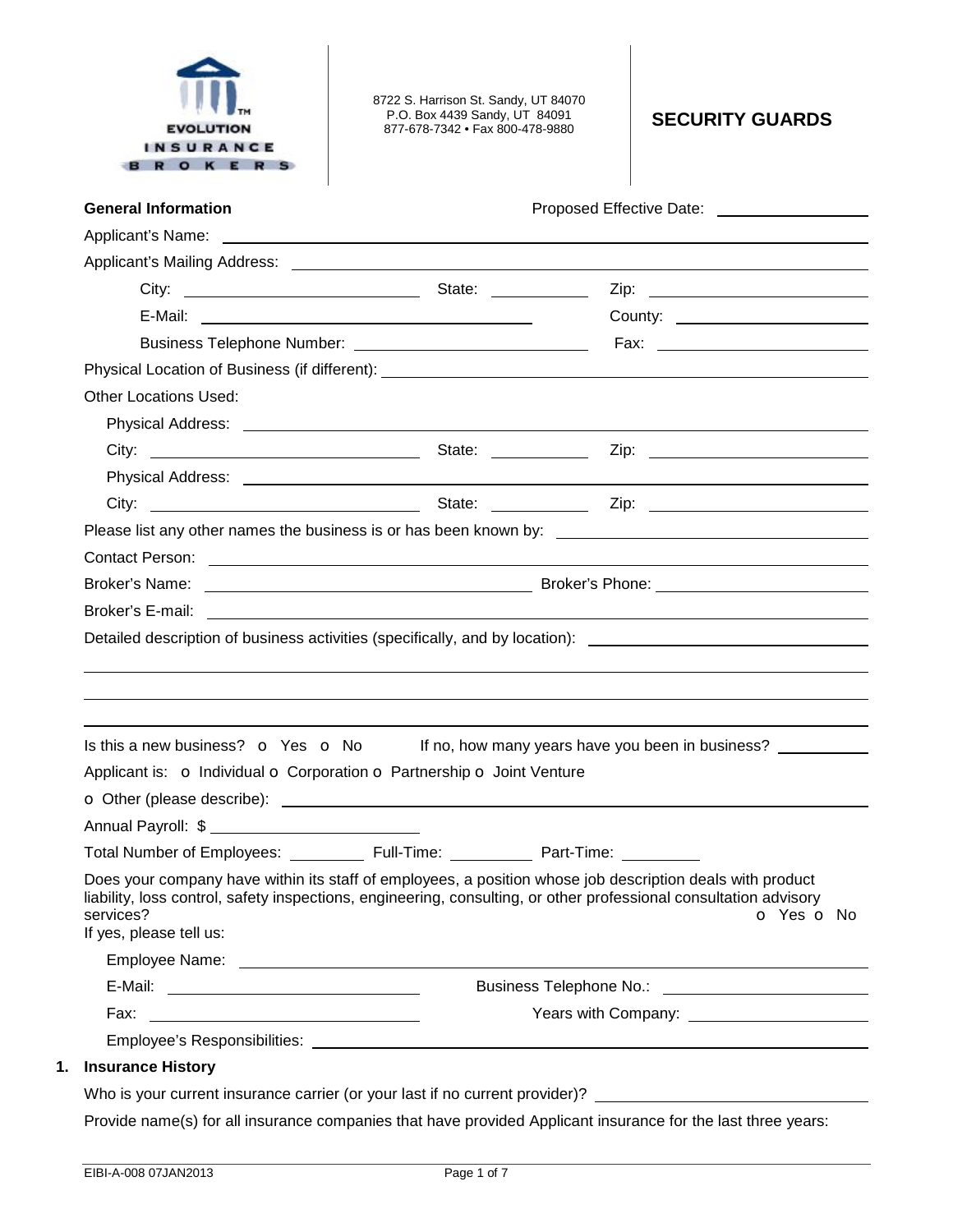|         |                                                                                                                                                                                                                    | Coverage:                   |           |                         | Coverage:                       | Coverage:                                                                                                                                   |
|---------|--------------------------------------------------------------------------------------------------------------------------------------------------------------------------------------------------------------------|-----------------------------|-----------|-------------------------|---------------------------------|---------------------------------------------------------------------------------------------------------------------------------------------|
|         | Company Name                                                                                                                                                                                                       |                             |           |                         |                                 |                                                                                                                                             |
|         | <b>Expiration Date</b>                                                                                                                                                                                             |                             |           |                         |                                 |                                                                                                                                             |
|         | <b>Annual Premium</b>                                                                                                                                                                                              | $\overline{\mathcal{S}}$    |           | $\overline{\mathbb{S}}$ |                                 | $\overline{\mathcal{S}}$                                                                                                                    |
|         | Has the Applicant or any predecessor or related person or entity ever had a claim?<br>Attach a five year loss/claims history, including details. (REQUIRED)<br>this Policy, prior to the inception of this Policy? |                             |           |                         |                                 | o Yes o No<br>Have you had any incident, event, occurrence, loss, or Wrongful Act which might give rise to a Claim covered by<br>O Yes O No |
|         | Has the Applicant, or anyone on the Applicant's behalf, attempted to place this risk in standard markets?<br>If the standard markets are declining placement, please explain why: _______________________________  |                             |           |                         |                                 | o Yes o No                                                                                                                                  |
|         | <b>Desired Insurance</b>                                                                                                                                                                                           |                             |           |                         |                                 |                                                                                                                                             |
|         | Limit of Liability - Professional Liability Coverage:<br>Per Act/Aggregate                                                                                                                                         |                             | <b>OR</b> |                         | Per Person/Per Act/Aggregate    |                                                                                                                                             |
| $\circ$ | \$50,000/\$100,000                                                                                                                                                                                                 |                             | $\circ$   |                         | \$25,000/\$50,000/\$100,000     |                                                                                                                                             |
| $\circ$ | \$150,000/\$300,000                                                                                                                                                                                                |                             | $\circ$   |                         | \$75,000/\$150,000/\$300,000    |                                                                                                                                             |
| $\circ$ | \$250,000/\$1,000,000                                                                                                                                                                                              |                             | $\circ$   |                         | \$100,000/\$250,000/\$1,000,000 |                                                                                                                                             |
| $\circ$ | \$500,000/\$1,000,000                                                                                                                                                                                              |                             | $\Omega$  |                         | \$250,000/\$500,000/\$1,000,000 |                                                                                                                                             |
| $\circ$ | Other:                                                                                                                                                                                                             |                             | $\Omega$  | Other:                  |                                 |                                                                                                                                             |
|         | <b>Self Insured Retention (SIR):</b>                                                                                                                                                                               | $\bullet$ \$1,000 (Minimum) |           |                         | $\bullet$ \$1,500               | $\Omega$ \$2,500                                                                                                                            |
|         |                                                                                                                                                                                                                    | $\Omega$ \$5,000            |           |                         | $\Omega$ \$10,000               | O Other:                                                                                                                                    |
|         | Business Activities: Please answer all questions applicable to your operations.                                                                                                                                    |                             |           |                         |                                 |                                                                                                                                             |
|         | 1. Is this service a franchised company?                                                                                                                                                                           |                             |           |                         |                                 | O Yes O No                                                                                                                                  |

- 2. Is the general public allowed on premises (if applicable)? **o Society** o Yes o No
- 3. Describe storage of records regarding any client:

| a.             | Is confidential client data encrypted?                                                                  | O Yes O No |
|----------------|---------------------------------------------------------------------------------------------------------|------------|
| b.             | Are passwords used to allow access to certain key account records by upper management only?             |            |
|                |                                                                                                         | O Yes O No |
| C <sub>1</sub> | Are current records kept of alarm signals, false alarms, security code changes and contact information? |            |
|                |                                                                                                         | O Yes O No |
| d.             | Is backup power supply equipment in place and tested periodically?                                      | O Yes O No |
| e.             | Do firewalls exist, to protect all computers which are connected to the Internet?                       | O Yes O No |
|                | Describe:                                                                                               |            |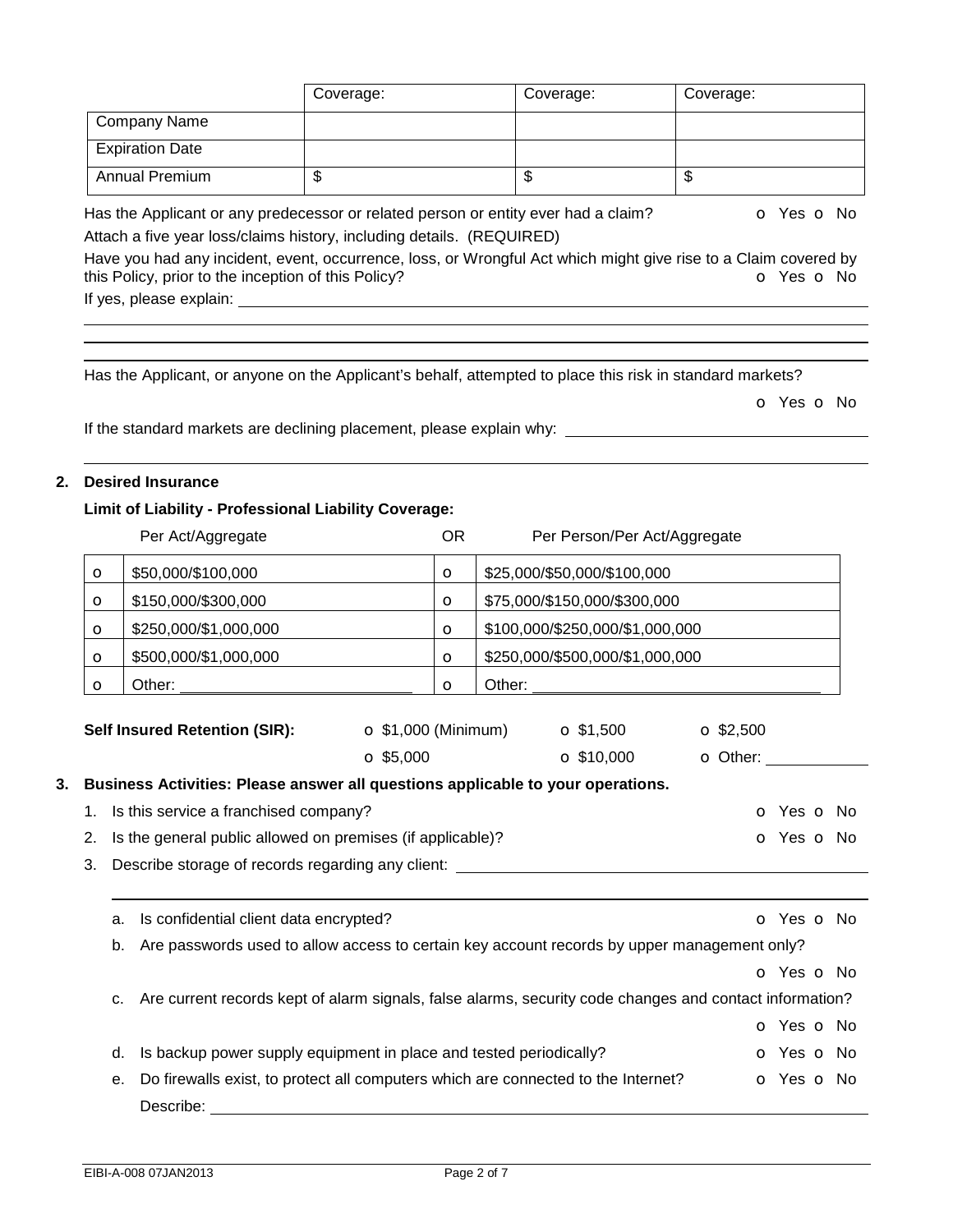|    | 4. Do company "runners" have security codes and/or keys to service client's residences and businesses?               |  |  |  |            |
|----|----------------------------------------------------------------------------------------------------------------------|--|--|--|------------|
|    |                                                                                                                      |  |  |  | o Yes o No |
| 5. | Are crowd control services offered?                                                                                  |  |  |  | o Yes o No |
|    |                                                                                                                      |  |  |  |            |
|    |                                                                                                                      |  |  |  |            |
| 6. | What type(s) of instruction/literature is given to clients regarding service operations?                             |  |  |  |            |
| 7. | Do all guards carry weapons?                                                                                         |  |  |  | o Yes o No |
|    |                                                                                                                      |  |  |  |            |
| 8. |                                                                                                                      |  |  |  |            |
| 9. | Are guards instructed to observe rather than intervene?                                                              |  |  |  | o Yes o No |
|    | 10. How quickly are fire stations/police stations notified of serious incidents? _________________________           |  |  |  |            |
|    | 11. Are records kept of personal and/or property injury?                                                             |  |  |  | o Yes o No |
|    | 12. Are guards bilingual, or is there at least one person employed and on call at all times who is? o Yes o No       |  |  |  |            |
|    | 13. Explain the training required for each guard. Include descriptions of refresher course training, and of training |  |  |  |            |
|    |                                                                                                                      |  |  |  |            |
|    |                                                                                                                      |  |  |  |            |
|    | 14. Describe pre-employment screening process: _________________________________                                     |  |  |  |            |
|    |                                                                                                                      |  |  |  |            |
|    | 15. What services are offered besides private guard, commercial guard and area patrols? __________________           |  |  |  |            |
|    |                                                                                                                      |  |  |  |            |
|    | 16. Is mandatory drug testing of guards required?                                                                    |  |  |  | o Yes o No |
|    | 17. Are retail guards instructed on proper procedures when handling suspected shoplifters?                           |  |  |  | o Yes o No |
|    | 18. Is 24-hour service provided?                                                                                     |  |  |  | o Yes o No |
|    | 19. What type of property or people does your service typically guard?                                               |  |  |  |            |
|    |                                                                                                                      |  |  |  |            |

20. Indicate total annual payroll for each of the following:

| <b>SERVICE</b>                         | <b>ARMED PAYROLL</b> | <b>UNARMED PAYROLL</b> |
|----------------------------------------|----------------------|------------------------|
| Alarm installation, service, or repair | \$                   | \$                     |
| Bail bond operations                   | \$                   | \$                     |
| Bounty hunters                         | \$                   | \$                     |
| <b>Supervisors</b>                     | \$                   | \$                     |
| <b>Bodyguards</b>                      | \$                   | \$                     |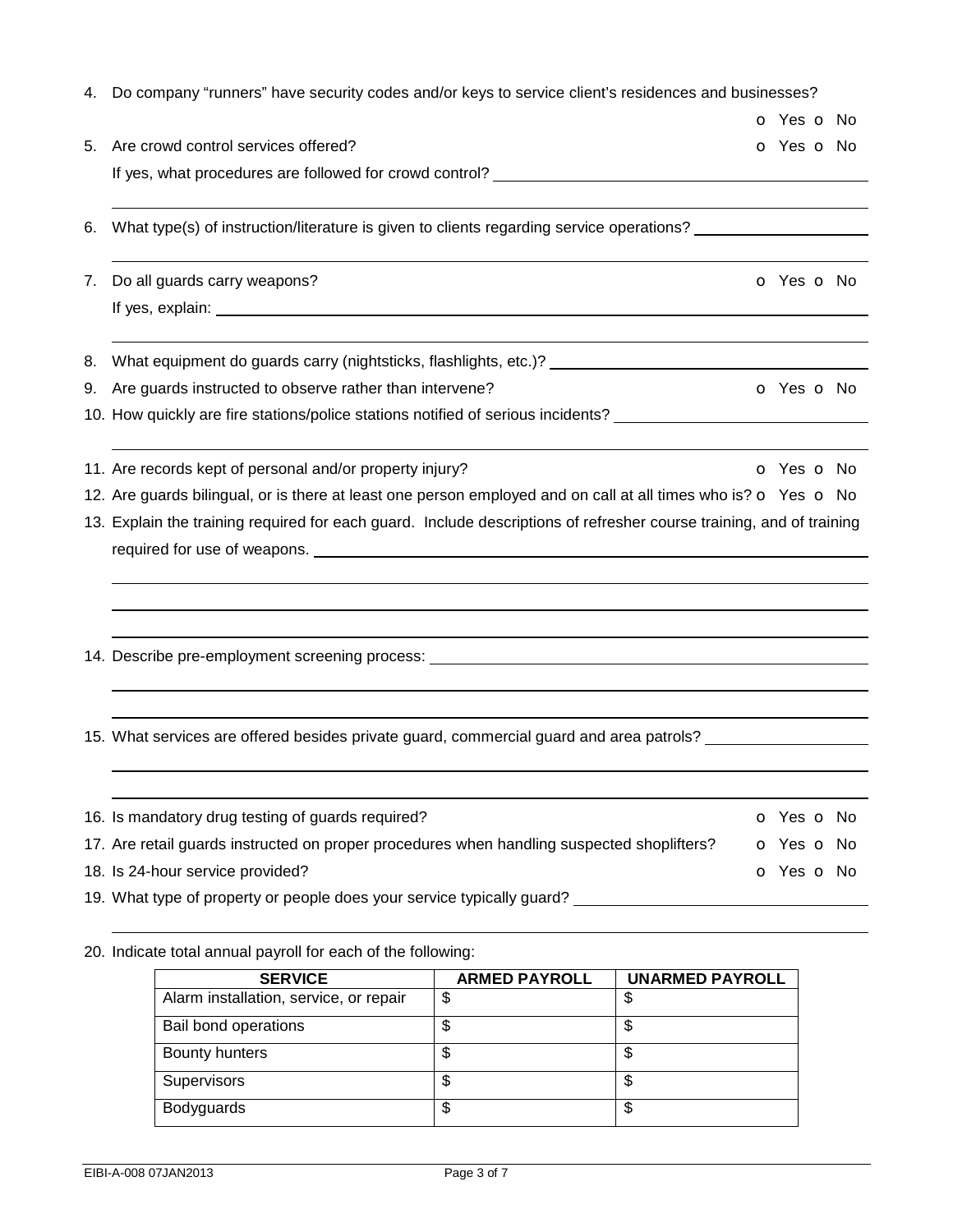| <b>SERVICE</b>         | <b>ARMED PAYROLL</b> | <b>UNARMED PAYROLL</b> |
|------------------------|----------------------|------------------------|
| Drug testing           |                      |                        |
| Other:                 | ٨IJ                  | ۰D                     |
| Other:                 | ۰D                   | ۰D                     |
| $TOTAL:$ $\frac{6}{3}$ |                      | ۰D                     |

### 21. Total annual billings? \$

22. Indicate gross annual billings for each of the following:

| <b>SERVICE</b>                         | <b>ARMED BILLING</b> | <b>UNARMED BILLING</b> |
|----------------------------------------|----------------------|------------------------|
| Alarm installation, service, or repair | \$                   | \$                     |
| Bail bond operations                   | \$                   | \$                     |
| <b>Bounty hunters</b>                  | \$                   | \$                     |
| Supervisors                            | \$                   | \$                     |
| Bodyguards                             | \$                   | \$                     |
| Drug testing                           | \$                   | \$                     |
| Other: $\overline{\phantom{a}}$        | \$                   | \$                     |
| Other:                                 | \$                   | \$                     |
| <b>TOTAL:</b>                          | \$                   | \$                     |

23. Number of guards currently employed:

24. What types measures are taken to prevent employees from tampering with data? \_\_\_\_\_\_\_\_\_\_\_\_\_\_\_\_\_\_\_\_\_\_\_\_\_\_\_\_

| O Yes O No                                                                                                                                                                                                                                                                                                             |
|------------------------------------------------------------------------------------------------------------------------------------------------------------------------------------------------------------------------------------------------------------------------------------------------------------------------|
|                                                                                                                                                                                                                                                                                                                        |
| O Yes O No                                                                                                                                                                                                                                                                                                             |
|                                                                                                                                                                                                                                                                                                                        |
| O Yes O No                                                                                                                                                                                                                                                                                                             |
|                                                                                                                                                                                                                                                                                                                        |
|                                                                                                                                                                                                                                                                                                                        |
| 25. Are guards spot-checked by supervisors?<br>If yes, describe procedure:<br>26. Are potential employee's backgrounds checked thoroughly before hiring?<br>27. Are employees bonded (fidelity)?<br>28. How is possible employee fidelity controlled or monitored?<br>29. What are the Applicant's hours of operation? |

30. List the following information all states where the Applicant operates:

| <b>STATE</b> | <b>LICENSED?</b> | <b>LICENSE#</b> |  |
|--------------|------------------|-----------------|--|
|              | o Yes o No       |                 |  |
|              | O Yes O No       |                 |  |
|              | O Yes O No       |                 |  |

#### 31. Does Applicant subcontract work? **31. Does Applicant subcontract work?**

If yes,

- a. Do you require certification and evidence of liability insurance from sub-contractors?  $\bullet$  Yes  $\bullet$  No
- b. Do you require evidence of Workers Compensation insurance from sub-contractors?  $\bullet$  Yes  $\bullet$  No
- c. Gross annual receipts from work sub-contracted out: \$
- d. Explain type of work you sub-contracted out: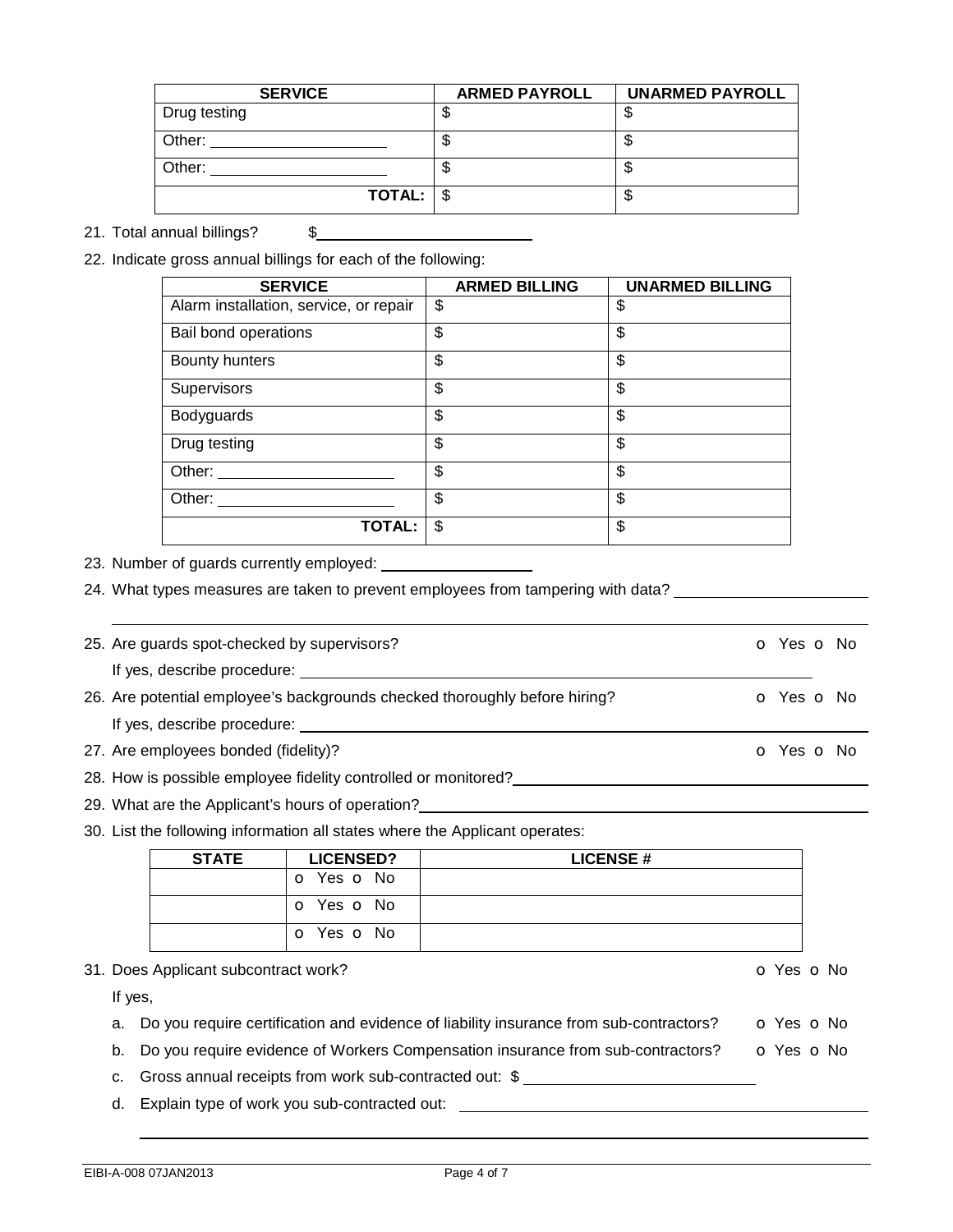## **4. Property Information**

1. Describe the location of the building, including those structures or properties which are next to or in the general vicinity of the guard station.

| 3.             | 2. How many years has this company been under current ownership? ___________________________________<br>Describe current owner's background/knowledge of the security and guard industry:                                      |                          |  |
|----------------|--------------------------------------------------------------------------------------------------------------------------------------------------------------------------------------------------------------------------------|--------------------------|--|
| 4.<br>5.<br>6. | Is this building owned or leased by the Applicant? o Owned<br><b>o</b> Leased<br>What is the actual cash value of the building? \$<br>What is the value of the personal property (contents)? $\frac{1}{2}$                     |                          |  |
|                | 7. What is the re-sale value of stock inventory? \$______________________________                                                                                                                                              |                          |  |
|                | 8. Is your inside property and equipment owned or leased? o Owned o Leased                                                                                                                                                     |                          |  |
|                | Attach an equipment schedule to questionnaire.                                                                                                                                                                                 |                          |  |
|                | 9. What is the construction type of the building? ______________________________                                                                                                                                               |                          |  |
|                |                                                                                                                                                                                                                                |                          |  |
|                |                                                                                                                                                                                                                                |                          |  |
|                |                                                                                                                                                                                                                                |                          |  |
|                | 13. Is there a sprinkler system?                                                                                                                                                                                               | <b>o</b> Yes <b>o</b> No |  |
|                |                                                                                                                                                                                                                                |                          |  |
|                | 14. Are fire extinguishers readily available and properly maintained?                                                                                                                                                          | <b>o</b> Yes <b>o</b> No |  |
|                | 15. What is the Applicant's smoking/no smoking policy? Noting the matter of the control of the control of the control of the control of the control of the control of the control of the control of the control of the control |                          |  |
|                | 16. Are smoke detectors visible and operational?                                                                                                                                                                               | o Yes o No               |  |
|                | 17. What time of heating source is being used (i.e. gas, electric)? _____________                                                                                                                                              |                          |  |
|                | 18. Is there an elevator present?                                                                                                                                                                                              | <b>o</b> Yes <b>o</b> No |  |
|                | 19. Are glass panels clearly marked or etched for visibility?                                                                                                                                                                  | o Yes o No               |  |
|                | Are any glass panels currently damaged?                                                                                                                                                                                        | O Yes O No               |  |
|                | 20. When was the last time the roof was inspected or repaired? _________________                                                                                                                                               |                          |  |
|                | 21. Is there a parking lot?                                                                                                                                                                                                    | <b>o</b> Yes <b>o</b> No |  |
|                | If yes, does the Applicant own the lot?                                                                                                                                                                                        | O Yes O No               |  |
|                | 22. Is any equipment stored in a below ground level area?                                                                                                                                                                      | O Yes O No               |  |
|                | 23. Where are cleaning chemicals and flammable materials stored? __________________________________                                                                                                                            |                          |  |
|                | 24. Where are storage areas located, and are they cool and well-ventilated? ________________________                                                                                                                           |                          |  |
|                | 25. Does Applicant have monitoring equipment that is current and up-to-date with new technology?                                                                                                                               |                          |  |
|                |                                                                                                                                                                                                                                | o Yes o No               |  |
|                |                                                                                                                                                                                                                                |                          |  |

26. Is all electronic equipment on surge protection devices? **o COV** o Yes o No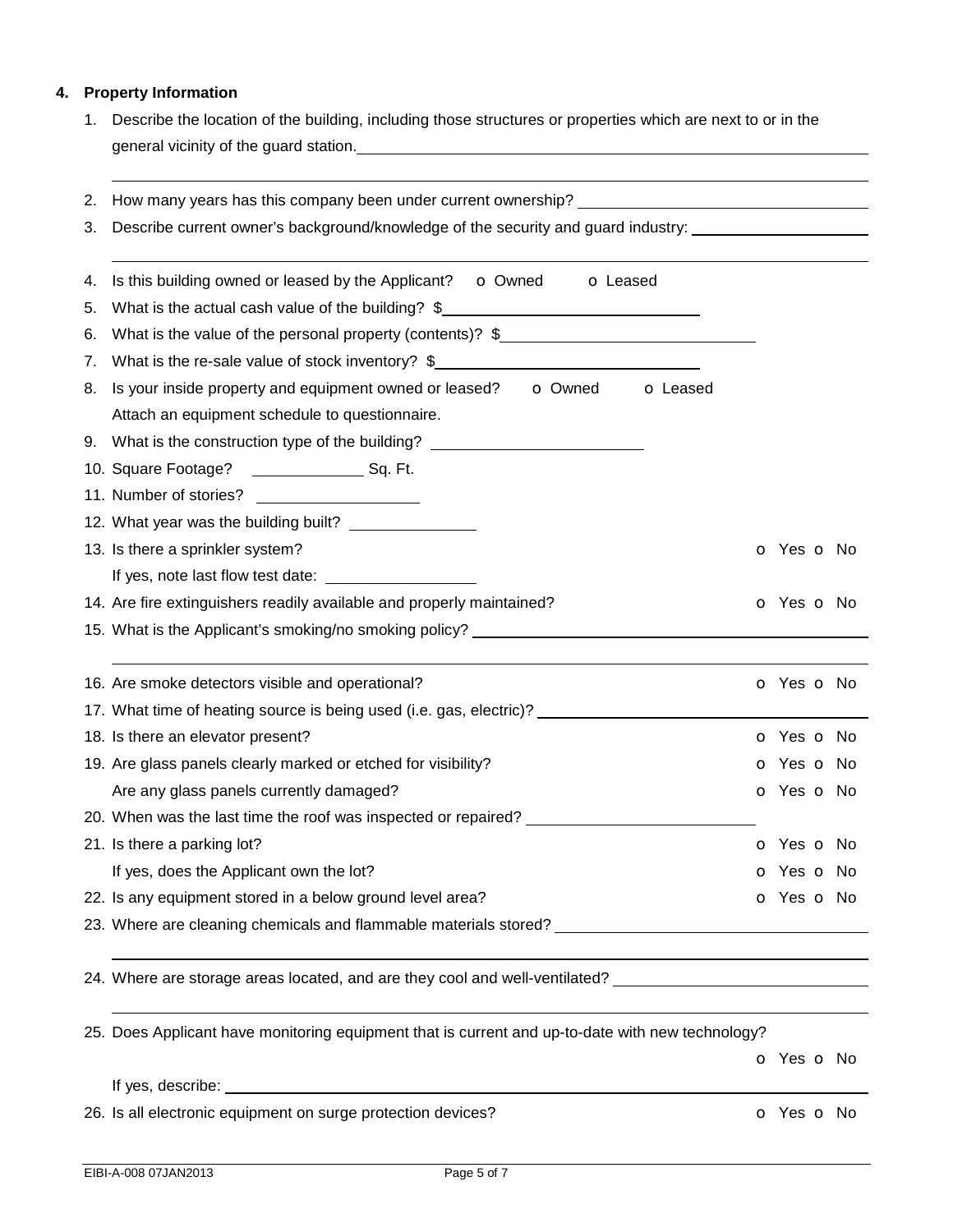27. What unique fixtures, furniture or other property exists that may require special consideration?

|    |    | 28. Does Applicant store arms and ammunition on premises?                                                   |  | o Yes o No               |
|----|----|-------------------------------------------------------------------------------------------------------------|--|--------------------------|
|    |    |                                                                                                             |  |                          |
|    |    | 29. What is the maximum amount of money kept on the Applicant's premises at any one time? \$                |  |                          |
|    |    | 30. Does Applicant have an alarm system in place in the event of a fire or robbery?                         |  | <b>O</b> Yes <b>O</b> No |
|    |    | 31. Is video surveillance utilized?                                                                         |  | o Yes o No               |
|    |    |                                                                                                             |  |                          |
| 5. |    | <b>Inland Marine</b>                                                                                        |  |                          |
|    | 1. | Is/are outside sign(s) firmly anchored, and away from the normal traffic path?                              |  | <b>o</b> Yes <b>o</b> No |
|    | 2. |                                                                                                             |  |                          |
|    | 3. | Where are copies of client's invoices, receipts, ID numbers, work orders and other valuable documents kept? |  |                          |
|    |    |                                                                                                             |  |                          |
|    | 4. | If Applicant utilizes computer equipment for inventory, accounts receivable, business management, etc., are |  |                          |
|    |    | backup copies of important records kept, off premises?                                                      |  | o Yes o No               |
|    |    | 5. Does Applicant hold property of others?                                                                  |  | o Yes o No               |
|    |    |                                                                                                             |  |                          |
| 6. |    | <b>Business Auto</b>                                                                                        |  |                          |
|    |    | 1. Are vehicles owned or leased by the Applicant?                                                           |  | o Yes o No               |
|    | 2. | Are vehicles used strictly for business purposes?                                                           |  | o Yes o No               |
|    |    |                                                                                                             |  |                          |
|    | 3. | Are vehicles equipped with alarm systems?                                                                   |  | o Yes o No               |
|    |    | Two-way radios?                                                                                             |  | o Yes o No               |
|    | 4. | What is the Applicant's radius of operations?                                                               |  | o Yes o No               |
|    | 5. | Where are vehicles parked/garaged when not in use?                                                          |  |                          |
|    | 6. | Are MVRs requried for all drivers?                                                                          |  | o Yes o No               |
|    | 7. | Are vehicles inspected and serviced frequently?                                                             |  | o Yes o No               |
|    |    | Are records available?                                                                                      |  | o Yes o No               |
|    | 8. | Are personal vehicles used for patrol?                                                                      |  | o Yes o No               |
|    | 9. | Do guards or patrol officers follow a specific route each shift?                                            |  | o Yes o No               |
|    |    | 10. What is the Applicant's policy on high-speed chases?                                                    |  |                          |
|    |    |                                                                                                             |  |                          |

## **7. Information Checklist**

Attach a copy of each of the following:

- o Employee Driving Records
- o Drawing(s) or floor plan(s) of premises patrolled.
- o Financial statements for last two years
- o Recent advertising or brochures published by Applicant.
- o If incorporated, date of company incorporation and list all officers.